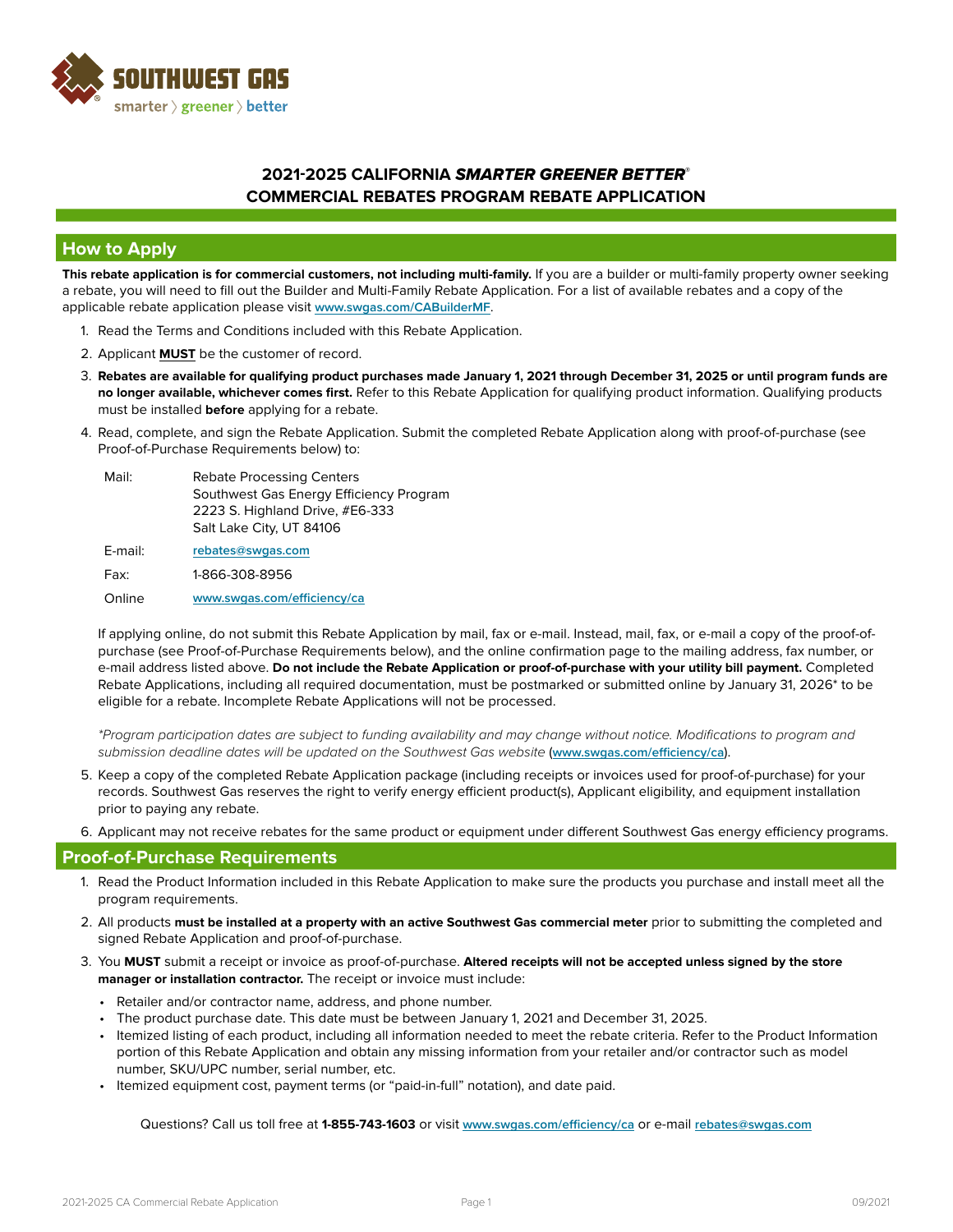### **Terms and Conditions**

#### Read these Terms and Conditions, and then sign and date the Applicant Signature portion of the Rebate Application.

- 1. Southwest Gas has implemented the California *Smarter Greener Better*® Commercial Rebates Program ("Program") to provide qualified Applicants with rebates to facilitate the installation of qualifying energysaving equipment. By signing the Rebate Application, Applicant agrees to and shall abide by all Program requirements and these Terms and Conditions.
- 2. Applicant understands that the Program term is from January 1, 2021 through December 31, 2025, and that the Program term is subject to change without notice. Program funds are limited and rebates are provided on a first-come, first-served basis, until conclusion of the Program term, or until Program funds are no longer available, whichever comes first.
- 3. To be eligible for a rebate, (a) Applicant must be a Southwest Gas customer located within its California service territory on a commercial rate with an active meter serviced by Southwest Gas at the installation address listed in the Rebate Application; (b) Applicant must be contributing to the conservation and energy efficiency component of the Public Purpose Programs (PPP) Surcharge; and (c) Applicant must install qualifying equipment. Applicants on a negotiated rate are not eligible for rebates.
- 4. Equipment qualified and eligible for a rebate must be (a) new, and be a qualifying model that meets the equipment specifications described in the Rebate Application, which is incorporated herein by this reference; (b) designed to reduce the consumption of energy distributed to Applicant by Southwest Gas at the installation address; and (c) purchased and installed on or after January 1, 2021 and on or before December 31, 2025. Equipment purchases occurring outside of the Program term do not qualify for a rebate. Resale equipment, warranty replacements, equipment rebuilt, rented, received from insurance claims, or won as a prize, are not eligible for a rebate. All uses herein of the words "install", "installation" or similar phrases shall mean complete installation such that the subject equipment is fully functional and in operation.
- 5. To be considered for Program rebates, Applicant must submit a completed and signed Rebate Application including all required supplemental documentation after the eligible equipment has been installed. The Rebate Application must be postmarked, or submitted online by January 31, 2026. Applicant must complete separate Rebate Applications for each installation address. An incomplete Rebate Application will not be processed. Southwest Gas is not responsible for items lost or delayed in the mail, or any rebate delayed due to an incomplete or incorrect Rebate Application.
- 6. Applicant understands that submission of this Rebate Application, even if correct and complete, does not guarantee payment of a rebate. Applicant also understands that the rebate payment is based on Southwest Gas' approval of installed equipment and Applicant's satisfactory compliance with all Program requirements and these Terms and Conditions.
- 7. Applicant understands that the energy efficiency level of the qualifying equipment determines the rebate amount (as defined in the Rebate Application). The rebate amount cannot exceed 100 percent of the equipment cost.
- 8. If a tenant, Applicant is responsible for obtaining the property owner's permission (as necessary) to install the qualifying equipment. Applicant's signature on this Rebate Application indicates Applicant has obtained this permission.
- 9. Upon application, approval and satisfactory completion of Program requirements, Southwest Gas will issue the rebate payment to Applicant or to the payee identified in the Payee Information section, as applicable. A rebate check for qualifying equipment is generally mailed 8 to 10 weeks after Southwest Gas receives and approves a completed Rebate Application including all required documentation. If selected for inspection, the rebate payment may be withheld pending outcome of the inspection.
- 10. Southwest Gas reserves the right to change or cancel the Program or its terms and conditions at any time without notice. In the event that rebate amounts change during the Program period, the purchase date will be used to determine product eligibility and the rebate amount.
- 11. Applicant will allow, if requested, a Southwest Gas representative, a Southwest Gas-authorized inspector or the California Public Utilities Commission (CPUC) reasonable access to the installation address to verify the installed equipment. The verification of installation must be scheduled within 30 days of Applicant contact by Southwest Gas. Applicant understands that Southwest Gas may contact the equipment vendor and/or installer to verify purchase and/or installation and may provide Applicant's name and/or address to complete this verification. Applicant understands that a rebate will not be paid if Applicant refuses to participate in any required verification.
- 12. By signing the Rebate Application, Applicant acknowledges and agrees that Southwest Gas may duplicate, disseminate, release and disclose Applicant's information relating to this Rebate Application (including the entirety of its contents), and any other information related to Applicant's participation in the Program (including but not limited to billing data) to the CPUC, and to any third-parties utilized by Southwest Gas to administer the program, process applications, verify or audit Program records or system installation, operation and results, or as required to comply with state and/or federal law.
- 13. Applicant acknowledges and agrees that the selection of qualifying equipment, the selection of manufacturer, dealer, supplier and/or installer, and the purchase, installation and ownership/maintenance of the qualifying equipment referenced in this Rebate Application are Applicant's sole responsibility. Applicant further acknowledges that the manufacturer, dealer, supplier and/or installer is not an employee or representative of Southwest Gas.
- 14. APPLICANT UNDERSTANDS THAT SOUTHWEST GAS MAKES NO REPRESENTATIONS AND PROVIDES NO WARRANTY, WHETHER EXPRESS OR IMPLIED, INCLUDING WITHOUT LIMITATION, THE IMPLIED WARRANTIES OF MERCHANTABILITY AND FITNESS FOR ANY PARTICULAR PURPOSE, USE, OR APPLICATION OF THE EQUIPMENT, OR WITH RESPECT TO THE DESIGN, MANUFACTURE, CONSTRUCTION, SAFETY, PERFORMANCE, WORKMANSHIP, OR EFFECTIVENESS OF THE INSTALLED EQUIPMENT AND ANY POTENTIAL ENERGY SAVINGS. Applicant understands and agrees that Southwest Gas shall not be liable for, and Applicant hereby waives any and all claims against Southwest Gas, its directors, officers, employees and/or agents, arising out of or in connection with Applicant's participation in the Program. Without limiting the foregoing, neither Southwest Gas nor any of its directors, officers, employees and/ or agents shall be liable hereunder for any type of damages, whether direct, indirect, incidental, consequential, exemplary, reliance, punitive or special damages, including damages for loss of use regardless of the form of action, whether in contract, indemnity, warranty, strict liability or tort, including negligence of any kind. Applicant further agrees to indemnify, defend and hold harmless Southwest Gas, its directors, officers, employees and agents from and against all claims, losses, expenses, damages, costs and liability arising out of or incident to Applicant's participation in the Program.
- 15. Applicant understands that Applicant is responsible for meeting all Program requirements and complying with all applicable laws, rules, regulations, codes, ordinances, covenants, conditions, requirements, and/or restrictions imposed by state/county/city governments, property owner(s) and/or homeowner's association(s) (if any) concerning this installation. City, town and county jurisdictions may require a license or permit for installation of certain equipment in residential or commercial buildings (e.g., water heaters). Failure to obtain and maintain necessary licenses and permits constitutes a material breach of Applicant's obligations under these Terms and Conditions.
- 16. Applicant may not receive rebates for the same product or equipment, or for the replacement of installed equipment, under different Southwest Gas energy efficiency programs, or from more than one utility. This Program is funded by Southwest Gas' California customers and administered by Southwest Gas or its authorized agent, under the auspices of the CPUC.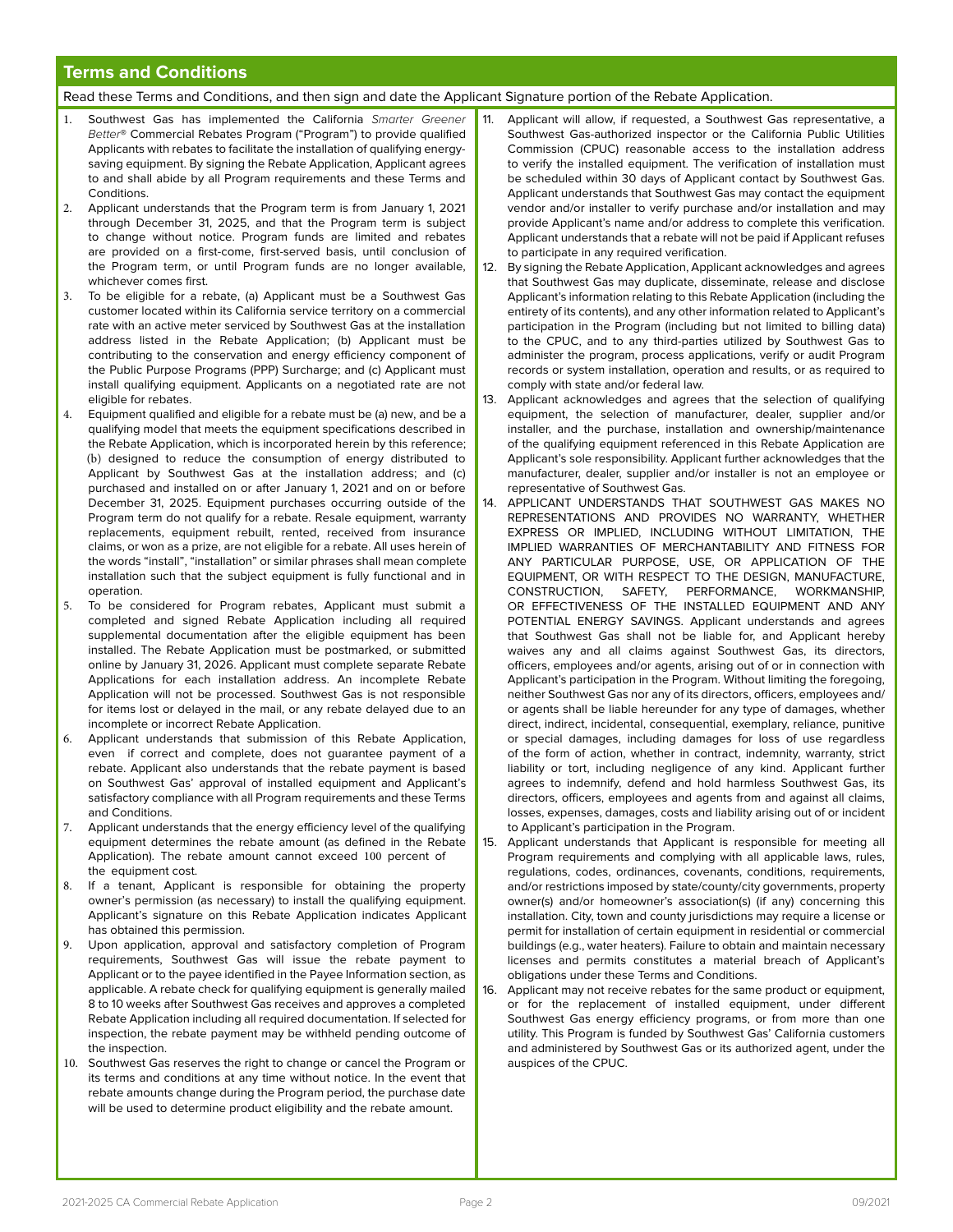| <b>Application Information</b>                                                                                         | <b>Owner</b>               | <b>Lessee</b> |                    | <b>Other</b>   |               |          |
|------------------------------------------------------------------------------------------------------------------------|----------------------------|---------------|--------------------|----------------|---------------|----------|
|                                                                                                                        |                            |               |                    |                |               |          |
| Company Name (Must match name on the Southwest Gas bill)<br>Authorized Representative (First and Last Name)/Title      |                            |               |                    |                |               |          |
| Gas Service Account Number*<br>(Account number at the installation address)<br>*Account number may be 12 or 13 digits. |                            |               |                    |                |               |          |
| Installation Address (where products/equipment are installed)                                                          |                            |               | City               |                | State         | Zip Code |
| Mailing Address where rebate check is to be mailed (if different from Installation Address)                            |                            |               | City               |                | State         | Zip Code |
|                                                                                                                        |                            |               |                    |                |               |          |
| Phone Number                                                                                                           | Alternate Phone Number     |               |                    | E-Mail Address |               |          |
| How did you hear about this program? Select all that apply.                                                            |                            |               |                    |                |               |          |
| Brochure/Flyer<br><b>Bill Insert</b>                                                                                   | Contractor/Retailer/Vendor |               | <b>Direct Mail</b> |                | Email         | Event    |
| Print Ad<br>Radio                                                                                                      | Social Networking Site     |               | Website            |                | Word-of-Mouth |          |
| Southwest Gas Representative                                                                                           | Other                      |               |                    |                |               |          |
| <b>W-9 Tax Form Required</b>                                                                                           |                            |               |                    |                |               |          |

Commercial customers receiving the benefit of Southwest Gas rebates, in an amount of \$600 or more per calendar year, whether paid directly to the customer or assigned by the customer to a third party, will be issued Form 1099 unless the customer is a corporation or otherwise exempt under the IRS regulations.

**Important:** This link redirects you to the location of the W-9 form on the IRS Website. The form has to be downloaded and completed, and submitted as part of the application. **[Click here](https://www.irs.gov/forms-pubs/about-form-1099-misc)** to access and download a copy of the W-9 form.

**Payee Information** (Complete this section only if requesting the rebate check be mailed to the attention of another Authorized Representative within the Company listed on the Southwest Gas account).

*Attention To and Title Company Name (Must match name on the Southwest Gas bill)*

### **Application Signature**

Under penalty of perjury, I hereby certify by my signature below that:

- 1. As the Authorized Representative, I have the authority to bind the Applicant to the Program terms;
- 2. I have read, understand, and hereby agree to the Terms and Conditions found on page 2 of this Rebate Application;
- 3. The information provided in this Rebate Application is true and correct and the product(s) for which Applicant is requesting a rebate meets the requirements listed in this Rebate Application;
- 4. If fraudulent information is submitted or Applicant mistakenly receives a rebate amount greater than Applicant was authorized to receive, Applicant will promptly refund the money to Southwest Gas.

Company Name (as it appears on the Southwest Gas Bill)

Authorized Representative Signature

Date

Printed Name (first and last)

Title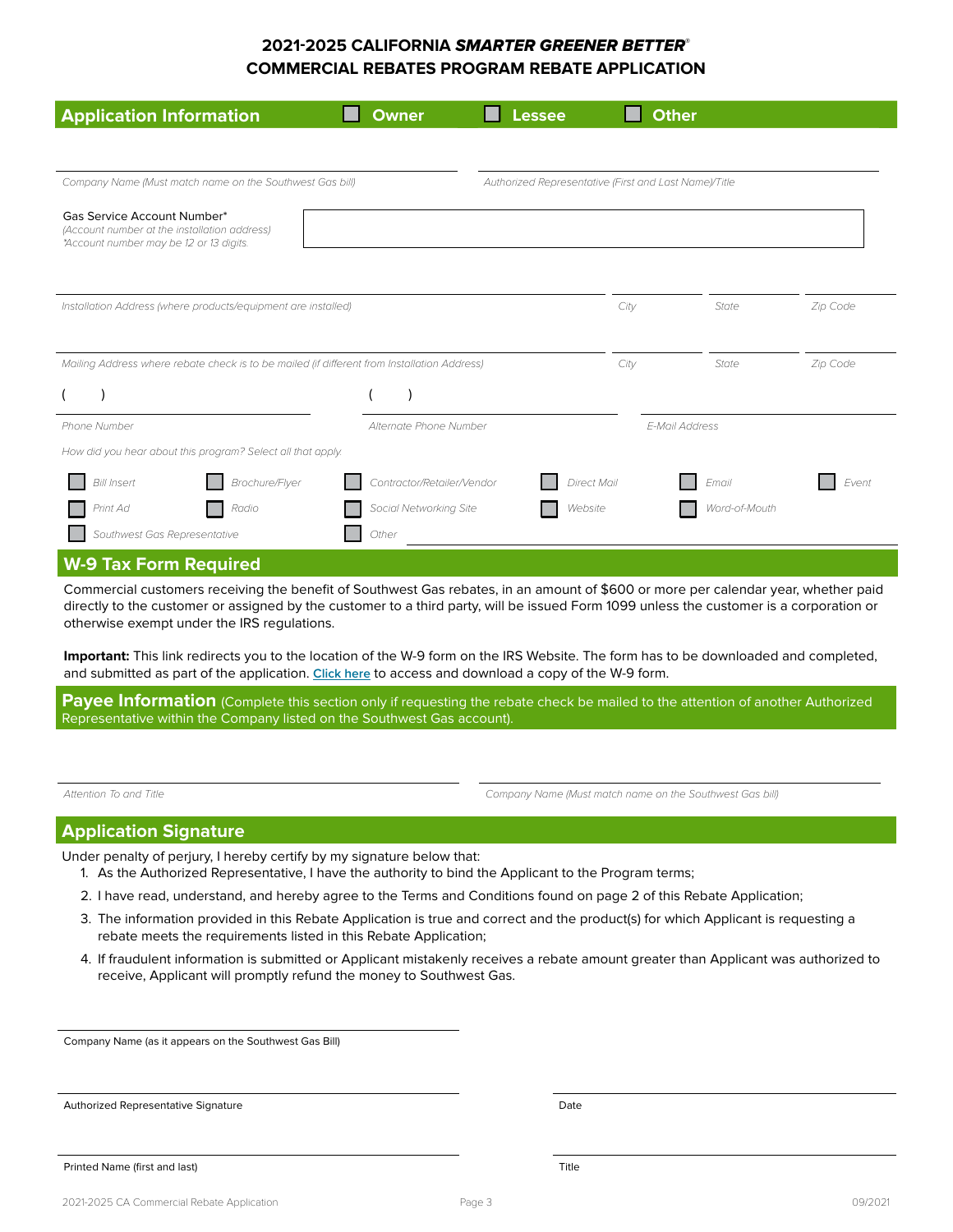| Equipment Information - A list of qualifying model numbers are available at www.swgas.com/efficiency/ca.                                                                 |                                                                                                               |                                              |                                          |  |  |  |
|--------------------------------------------------------------------------------------------------------------------------------------------------------------------------|---------------------------------------------------------------------------------------------------------------|----------------------------------------------|------------------------------------------|--|--|--|
| <b>Equipment</b>                                                                                                                                                         | <b>Rebate Amount</b><br><b>Quantity Purchased and/or Size</b><br>(B)<br>(A)<br>(up to 100% of equipment cost) |                                              | <b>Rebate Total</b><br>$A \times B =$    |  |  |  |
| <b>Natural Gas Storage Water</b>                                                                                                                                         |                                                                                                               | \$4.00 / MBtuh                               | $$ \frac{0.00}{ }$                       |  |  |  |
| <b>Heater</b><br>Thermal Efficiency $\geq 90\%$                                                                                                                          |                                                                                                               |                                              |                                          |  |  |  |
| <b>Natural Gas Tankless Water</b><br><b>Heater (Residential Size/</b><br><b>Residential End-use)</b><br>ENERGY STAR® listed as a Whole<br>Home Tankless Gas Water Heater |                                                                                                               | \$225 / unit                                 | $0.00\,$<br>\$                           |  |  |  |
| <b>Natural Gas Tankless Water</b><br><b>Heater (Residential Size/</b><br><b>Commercial End-use)</b><br>ENERGY STAR® listed as a Whole<br>Home Tankless Gas Water Heater  |                                                                                                               | \$1,000 / unit<br>Install Date _____________ | $\frac{6}{9}$ 0.00                       |  |  |  |
| <b>Natural Gas Tankless Water</b>                                                                                                                                        |                                                                                                               | \$10.00 / MBtuh                              |                                          |  |  |  |
| <b>Heater (Commercial Size/</b><br><b>Commercial End-use)</b><br><b>ENERGY STAR®</b> listed                                                                              | # of units ______________________                                                                             |                                              | $\frac{0.00}{2}$                         |  |  |  |
| <b>Natural Gas Commercial</b><br><b>Furnace (Tier 1)</b><br>Annual Fuel Utilization Efficiency (AFUE)<br>90%-94.99%                                                      |                                                                                                               | \$225 / unit<br>Install Date _____________   | $\frac{1}{2}$ 0.00                       |  |  |  |
| <b>Natural Gas Commercial</b><br>Furnace (Tier 2)<br>$(AFUE) \geq 95%$                                                                                                   | # of units                                                                                                    | \$275 / unit                                 | $\frac{0.00}{2}$                         |  |  |  |
| <b>Natural Gas Condensing HVAC</b><br>Boiler (≥ 300,000 Btu/hr)<br>Thermal Efficiency $\geq 94\%$                                                                        | # of units _______________________                                                                            | \$2.50 / MBtuh                               | $\underline{0.00}$<br>$\mathbf{\hat{z}}$ |  |  |  |
| <b>Natural Gas Domestic Hot</b><br><b>Water Boiler</b><br>Thermal Efficiency $\geq 90\%$                                                                                 |                                                                                                               | \$4.00 / MBtuh                               | $\frac{0.00}{1}$<br>\$                   |  |  |  |
| <b>Combination Oven (&lt;15 Pans)</b><br>ENERGY STAR® or FSTC/California<br>Energy Wise listed                                                                           |                                                                                                               | \$1,500 / unit<br><b>Install Date</b>        | 0.00<br>\$                               |  |  |  |
| <b>Combination Oven (15-28</b><br>Pans)<br>ENERGY STAR® or FSTC/California<br>Energy Wise listed                                                                         |                                                                                                               | \$2,000 / unit                               | \$0.00                                   |  |  |  |
| <b>Combination Oven (&gt;28 Pans)</b><br>ENERGY STAR® or FSTC/California<br>Energy Wise listed                                                                           | # of units                                                                                                    | \$3,000 / unit                               | $\frac{1}{2}$ 0.00                       |  |  |  |
| <b>Convection Oven (Full Sized)</b><br>ENERGY STAR® or FSTC/California<br><b>Energy Wise listed</b>                                                                      | # of oven chambers __________                                                                                 | \$700 / oven chamber                         | \$0.00                                   |  |  |  |
| <b>Convection Oven (Half Sized)</b><br>ENERGY STAR® or FSTC/California<br>Energy Wise listed                                                                             | # of oven chambers __________                                                                                 | \$700 / oven chamber                         | \$0.00                                   |  |  |  |